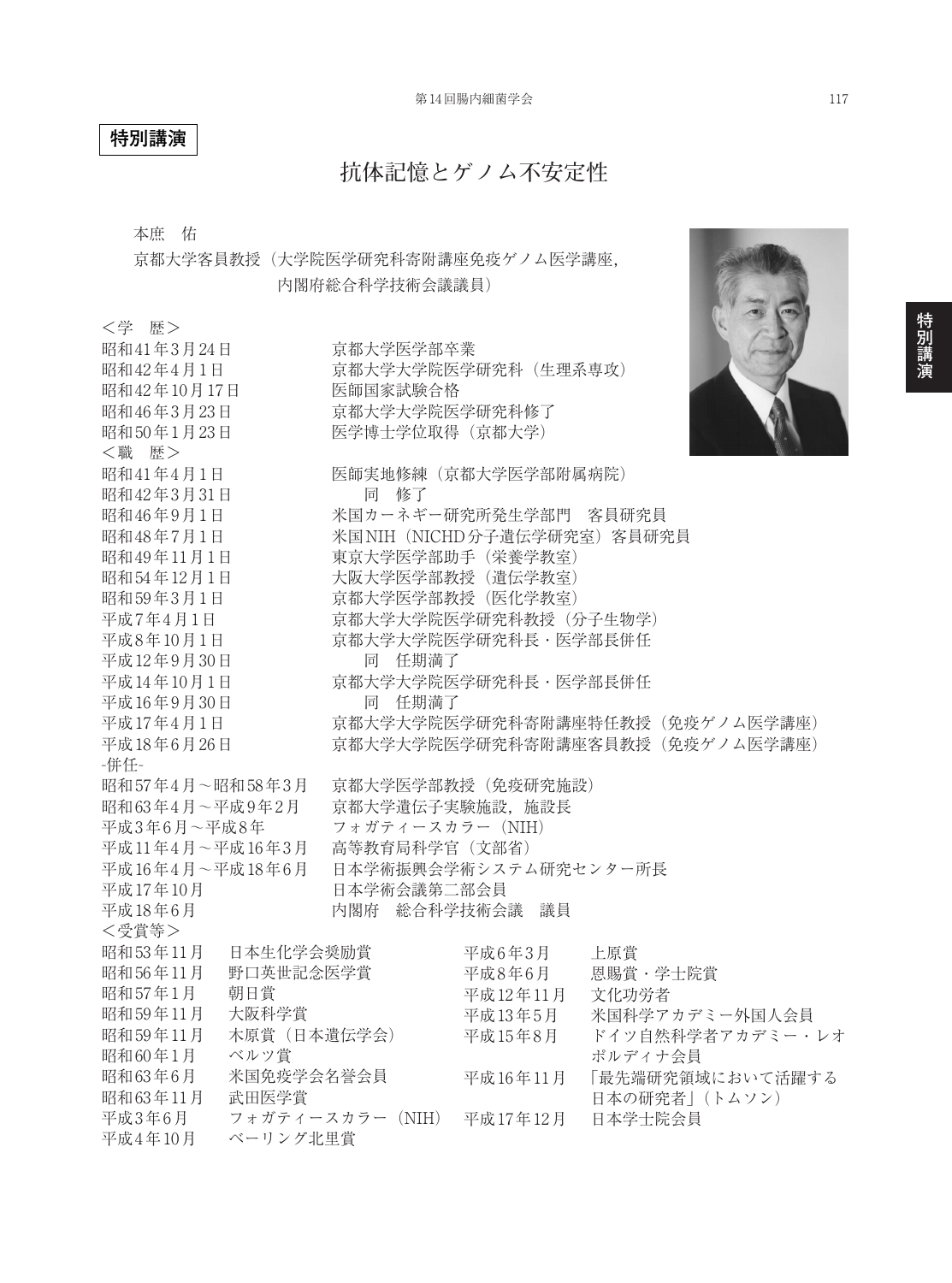## **抗体記憶とゲノム不安定性**

#### 本庶 佑

#### 京都大学大学院医学研究科 免疫ゲノム医学

AIDはBリンパ球が抗原に出会ったときに抗体遺伝子に変異を導入し,体細胞突然変異(SHM)もし くはクラススイッチ組換え(CSR)を引き起こす.AIDは1)DNA切断に関与する活性,2)CSRにおい て切断断端を保持し,正しい組合わせでリコンビネーションが起こることを指示するという2つの機能 を持っている.C末端側が欠落したAIDはCSR活性を失うが,DNA切断活性はむしろ増強され,これに 伴いSHM活性も増強する.AIDの発現は抗原刺激によって活性化されるBリンパ球に限局されるのが通 例であるが,最近未成熟Bリンパ球や非リンパ球においてもAIDの発現が認められるという報告が見ら れるようになった.とりわけ,C型肝炎ウイルスやHピロリに感染することによってAIDの発現が引き 起こされ,発癌が誘導されるのではないかと推測される結果が報告されている.AIDは自らのゲノムに 切断を入れる極めて稀な酵素であり,この結果そのターゲットが免疫グロブリンのみならずc-mycを初 めとするoncogeneにも確認されるようになった.事実, AIDの発現により, 免疫グロブリンとc-myc遺 伝子座の転座が引き起こされる.すなわち,AIDはその異常発現により,いわゆる「ゲノムの不安定化」 を引き起こす遺伝子であり,その発現異常によって高頻度の発癌を引き起こす可能性が示されるように なった.とりわけ慢性的な病原体の感染により繰り返しAIDの発現が誘導される場合には,その危険性 は極めて高い可能性がある. 生命体は、このようなゲノム全体の不安定性という代償を払いながら, な おかつ病原体から身を守るために遺伝子の再構成という手段を進化の過程で選んだことになる.